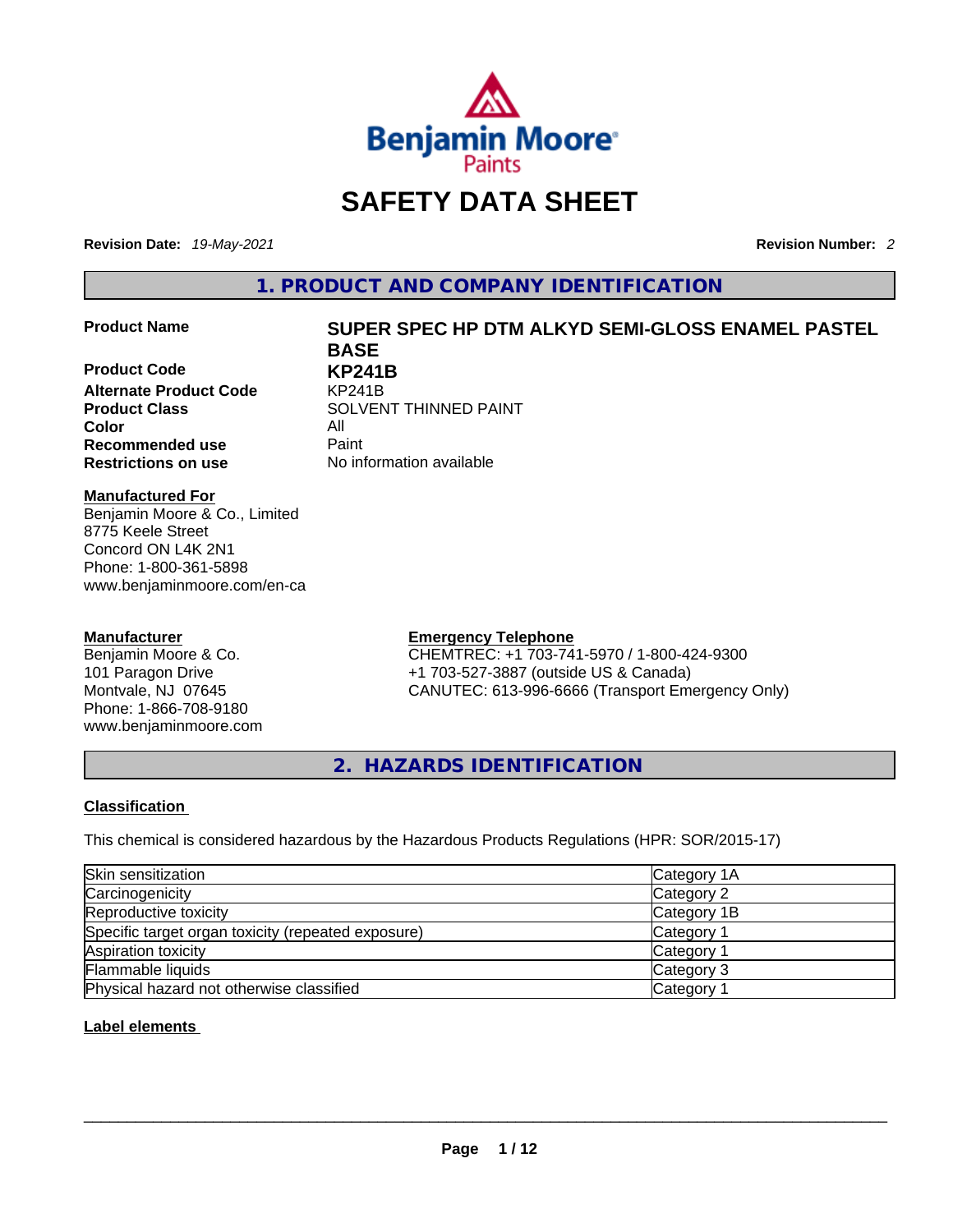#### **Danger**

#### **Hazard statements**

May cause an allergic skin reaction Suspected of causing cancer May damage fertility or the unborn child Causes damage to organs through prolonged or repeated exposure May be fatal if swallowed and enters airways Flammable liquid and vapor Risk of spontaneous combustion



**Appearance** liquid **Odor** solvent

#### **Precautionary Statements - Prevention**

Obtain special instructions before use Do not handle until all safety precautions have been read and understood Use personal protective equipment as required Contaminated work clothing should not be allowed out of the workplace Wear protective gloves Do not breathe dust/fume/gas/mist/vapors/spray Wash face, hands and any exposed skin thoroughly after handling Do not eat, drink or smoke when using this product Keep away from heat, hot surfaces, sparks, open flames and other ignition sources. No smoking Keep container tightly closed Ground/bond container and receiving equipment Use explosion-proof electrical/ventilating/lighting/equipment Use only non-sparking tools Take precautionary measures against static discharge Immediately after use, place rags, steel wool or waste used with this product in a sealed water-filled metal container or lay flat to dry. **Precautionary Statements - Response** IF exposed or concerned: Get medical advice/attention

**Skin**

If skin irritation or rash occurs: Get medical advice/attention

Wash contaminated clothing before reuse

IF ON SKIN (or hair): Remove/Take off immediately all contaminated clothing. Rinse skin with water/shower **Ingestion**

IF SWALLOWED: Immediately call a POISON CENTER or doctor/physician

Do NOT induce vomiting

#### **Fire**

In case of fire: Use CO2, dry chemical, or foam for extinction

#### **Precautionary Statements - Storage**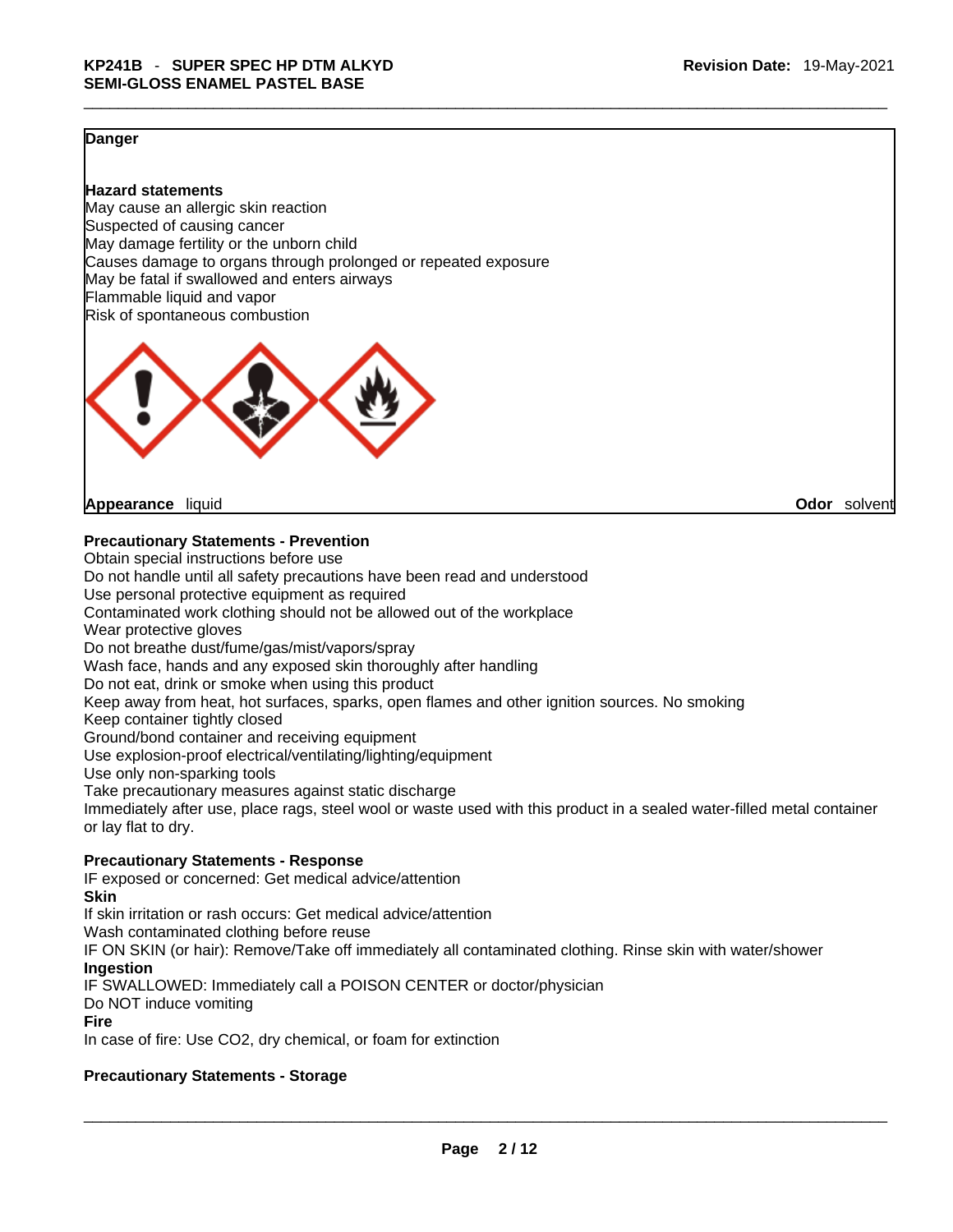#### Store locked up Store in a well-ventilated place. Keep cool

#### **Precautionary Statements - Disposal**

Dispose of contents/container to an approved waste disposal plant Materials such as rags used with this product may begin to burn by themselves. After use, put rags in water or lay flat to dry, then discard.

#### **Other information**

No information available

**3. COMPOSITION INFORMATION ON COMPONENTS** 

| <b>Chemical name</b>                          | CAS No.        | Weight-%      | Hazardous Material<br>registry number<br>(HMIRA registry #) | Date HMIRA filed and<br>Information Review Act date exemption granted<br>(if applicable) |
|-----------------------------------------------|----------------|---------------|-------------------------------------------------------------|------------------------------------------------------------------------------------------|
| Hydrotreated heavy naphtha,<br>petroleum      | 64742-48-9     | $10 - 30%$    |                                                             |                                                                                          |
| Titanium dioxide                              | 13463-67-7     | $10 - 30%$    |                                                             |                                                                                          |
| Nepheline syenite                             | 37244-96-5     | $10 - 30%$    |                                                             |                                                                                          |
| Distillates, petroleum,<br>hydrotreated light | 64742-47-8     | $5 - 10%$     |                                                             |                                                                                          |
| Stoddard solvent                              | 8052-41-3      | - 5%          |                                                             |                                                                                          |
| Zinc phosphate                                | 7779-90-0      | - 5%          |                                                             |                                                                                          |
| Xvlene                                        | 1330-20-7      | $-5%$         |                                                             |                                                                                          |
| Ethyl benzene                                 | $100 - 41 - 4$ | $0.25 - 0.5%$ |                                                             |                                                                                          |
| Methyl ethyl ketoxime                         | 96-29-7        | $0.1 - 0.25%$ |                                                             |                                                                                          |
| Cobalt bis(2-ethylhexanoate)                  | 136-52-7       | $0.1 - 0.25%$ |                                                             |                                                                                          |

#### **Confidential Business Information note**

\*The exact percentage (concentration) of composition has been withheld as a trade secret

**4. FIRST AID MEASURES** 

| If symptoms persist, call a physician. Show this safety data<br>sheet to the doctor in attendance.                                                                                                                                     |
|----------------------------------------------------------------------------------------------------------------------------------------------------------------------------------------------------------------------------------------|
| Immediately flush with plenty of water. After initial flushing,<br>remove any contact lenses and continue flushing for at<br>least 15 minutes. Keep eye wide open while rinsing. If<br>symptoms persist, call a physician.             |
| Wash off immediately with soap and plenty of water while<br>removing all contaminated clothes and shoes. If skin<br>irritation persists, call a physician. Wash clothing before<br>reuse. Destroy contaminated articles such as shoes. |
| Move to fresh air. If symptoms persist, call a physician.<br>If not breathing, give artificial respiration. Call a physician                                                                                                           |
|                                                                                                                                                                                                                                        |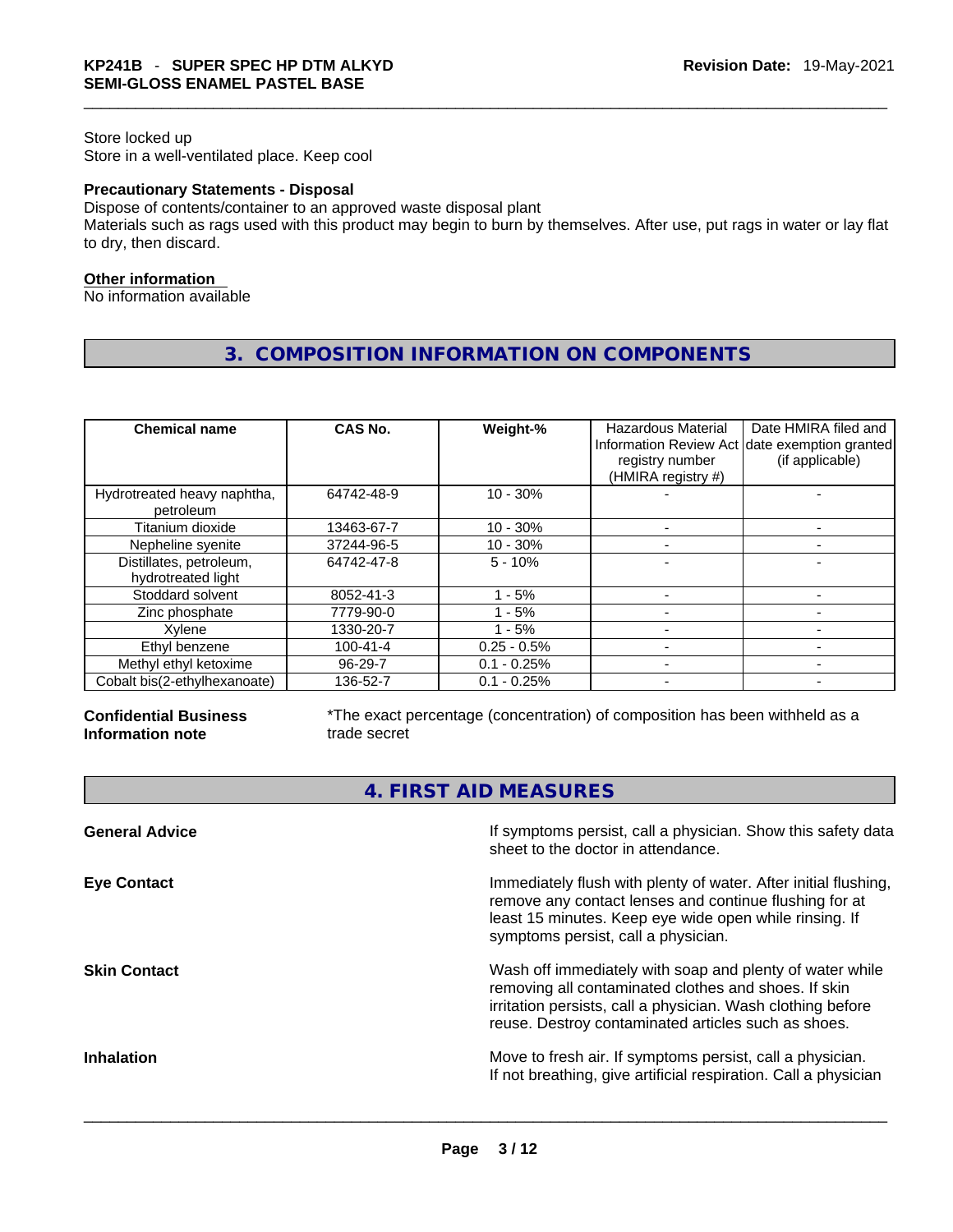|                                        | immediately.                                                                                                                                                                                     |
|----------------------------------------|--------------------------------------------------------------------------------------------------------------------------------------------------------------------------------------------------|
| Ingestion                              | Clean mouth with water and afterwards drink plenty of<br>water. Do not induce vomiting without medical advice.<br>Never give anything by mouth to an unconscious person.<br>Consult a physician. |
| <b>Protection Of First-Aiders</b>      | Use personal protective equipment.                                                                                                                                                               |
| <b>Most Important Symptoms/Effects</b> | May cause allergic skin reaction.                                                                                                                                                                |
| <b>Notes To Physician</b>              | Treat symptomatically.                                                                                                                                                                           |
|                                        |                                                                                                                                                                                                  |

**5. FIRE-FIGHTING MEASURES** 

| <b>Suitable Extinguishing Media</b>                                                 | Foam, dry powder or water. Use extinguishing measures<br>that are appropriate to local circumstances and the<br>surrounding environment.                                                                                                               |  |  |
|-------------------------------------------------------------------------------------|--------------------------------------------------------------------------------------------------------------------------------------------------------------------------------------------------------------------------------------------------------|--|--|
| Protective equipment and precautions for firefighters                               | As in any fire, wear self-contained breathing apparatus<br>pressure-demand, MSHA/NIOSH (approved or equivalent)<br>and full protective gear.                                                                                                           |  |  |
| <b>Specific Hazards Arising From The Chemical</b>                                   | Combustible material. Closed containers may rupture if<br>exposed to fire or extreme heat. Keep product and empty<br>container away from heat and sources of ignition. Thermal<br>decomposition can lead to release of irritating gases and<br>vapors. |  |  |
| Sensitivity to mechanical impact                                                    | No                                                                                                                                                                                                                                                     |  |  |
| Sensitivity to static discharge                                                     | Yes                                                                                                                                                                                                                                                    |  |  |
| <b>Flash Point Data</b><br>Flash point (°F)<br>Flash Point (°C)<br><b>Method</b>    | 105<br>41<br><b>PMCC</b>                                                                                                                                                                                                                               |  |  |
| <b>Flammability Limits In Air</b>                                                   |                                                                                                                                                                                                                                                        |  |  |
| Lower flammability limit:<br><b>Upper flammability limit:</b>                       | Not available<br>Not available                                                                                                                                                                                                                         |  |  |
| Health: 2<br>Flammability: 2<br><b>NFPA</b>                                         | <b>Instability: 0</b><br><b>Special: Not Applicable</b>                                                                                                                                                                                                |  |  |
| <b>NFPA Legend</b><br>0 - Not Hazardous<br>1 - Slightly<br>2 - Moderate<br>3 - High |                                                                                                                                                                                                                                                        |  |  |

4 - Severe

*The ratings assigned are only suggested ratings, the contractor/employer has ultimate responsibilities for NFPA ratings where this system is used.*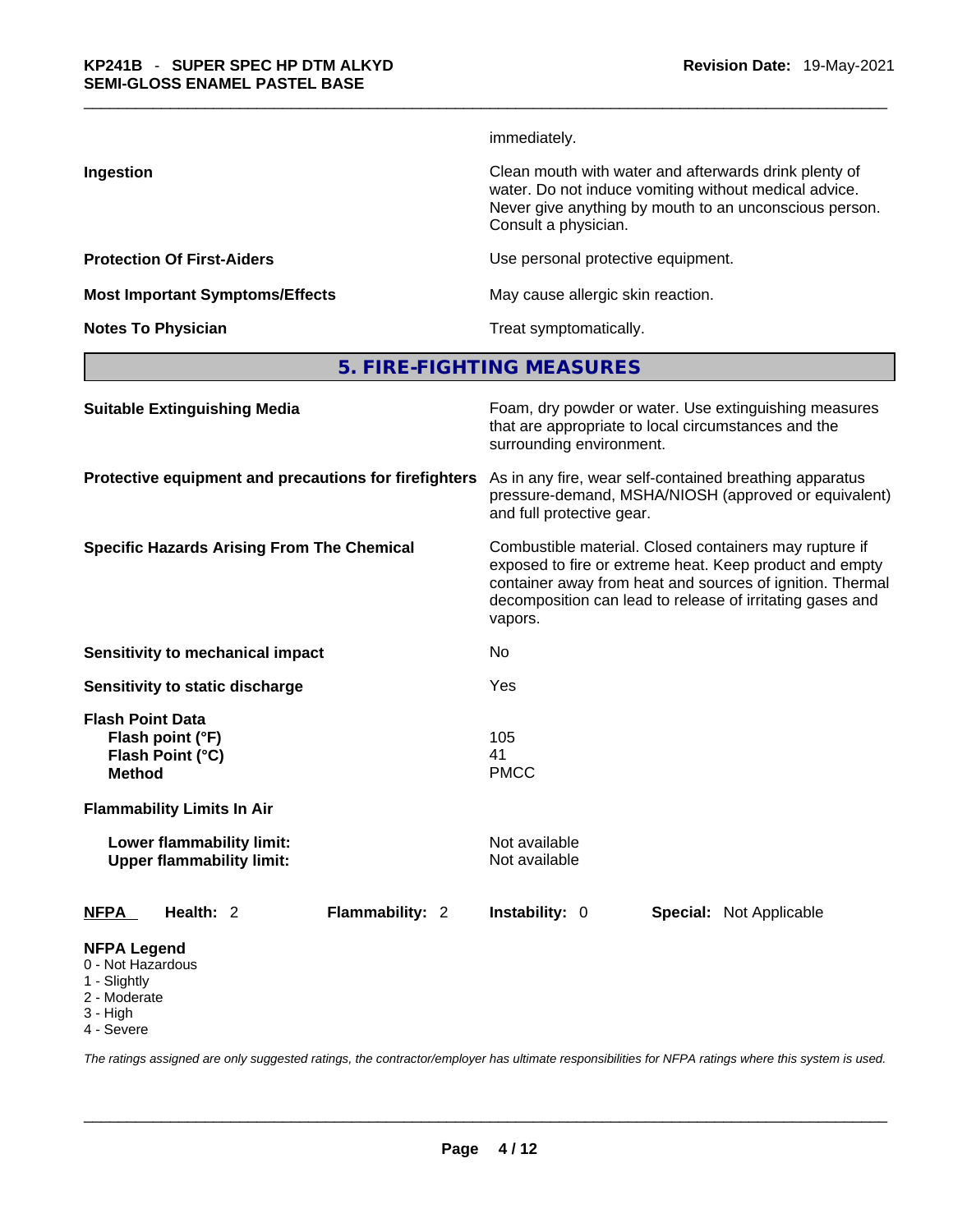*Additional information regarding the NFPA rating system is available from the National Fire Protection Agency (NFPA) at www.nfpa.org.* 

### **6. ACCIDENTAL RELEASE MEASURES**

| <b>Personal Precautions</b>      | Use personal protective equipment. Remove all sources of<br>ignition.                                                                                                                                                                                                                                            |
|----------------------------------|------------------------------------------------------------------------------------------------------------------------------------------------------------------------------------------------------------------------------------------------------------------------------------------------------------------|
| <b>Other Information</b>         | Prevent further leakage or spillage if safe to do so. Do not<br>allow material to contaminate ground water system.<br>Prevent product from entering drains. Do not flush into<br>surface water or sanitary sewer system. Local authorities<br>should be advised if significant spillages cannot be<br>contained. |
| <b>Environmental precautions</b> | See Section 12 for additional Ecological Information.                                                                                                                                                                                                                                                            |
| <b>Methods for Cleaning Up</b>   | Dam up. Soak up with inert absorbent material. Pick up<br>and transfer to properly labeled containers. Clean<br>contaminated surface thoroughly.                                                                                                                                                                 |

#### **7. HANDLING AND STORAGE**

| <b>Handling</b>               | Use only in area provided with appropriate exhaust<br>ventilation. Do not breathe vapors or spray mist. Wear<br>personal protective equipment. Take precautionary<br>measures against static discharges. To avoid ignition of<br>vapors by static electricity discharge, all metal parts of the<br>equipment must be grounded. Keep away from open<br>flames, hot surfaces and sources of ignition. |
|-------------------------------|-----------------------------------------------------------------------------------------------------------------------------------------------------------------------------------------------------------------------------------------------------------------------------------------------------------------------------------------------------------------------------------------------------|
| <b>Storage</b>                | Keep containers tightly closed in a dry, cool and<br>well-ventilated place. Keep away from heat. Keep away<br>from open flames, hot surfaces and sources of ignition.<br>Keep in properly labeled containers. Keep out of the reach<br>of children.                                                                                                                                                 |
|                               | <b>DANGER</b> - Rags, steel wool or waste soaked with this<br>product may spontaneously catch fire if improperly<br>discarded. Immediately after use, place rags, steel wool or<br>waste in a sealed water-filled metal container.                                                                                                                                                                  |
| <b>Incompatible Materials</b> | Incompatible with strong acids and bases and strong<br>oxidizing agents.                                                                                                                                                                                                                                                                                                                            |

### **8. EXPOSURE CONTROLS/PERSONAL PROTECTION**

#### **Exposure Limits**

| Chemical<br>name    | <b>CGIL</b>                             | Alberta                   | .<br><b>British</b><br>Columbia            | Ontaric      | Quebec                         |
|---------------------|-----------------------------------------|---------------------------|--------------------------------------------|--------------|--------------------------------|
| Titanium<br>dioxide | TWA.<br>$^{\circ}$ ma/m $^3$<br>$\cdot$ | TWA<br>1 ∩<br>`ma/m∼<br>U | <b>TWA</b><br>ma/m <sup>3</sup><br>$\cdot$ | TWA<br>ma/m- | TWAE <sup>\</sup><br>ma/m<br>v |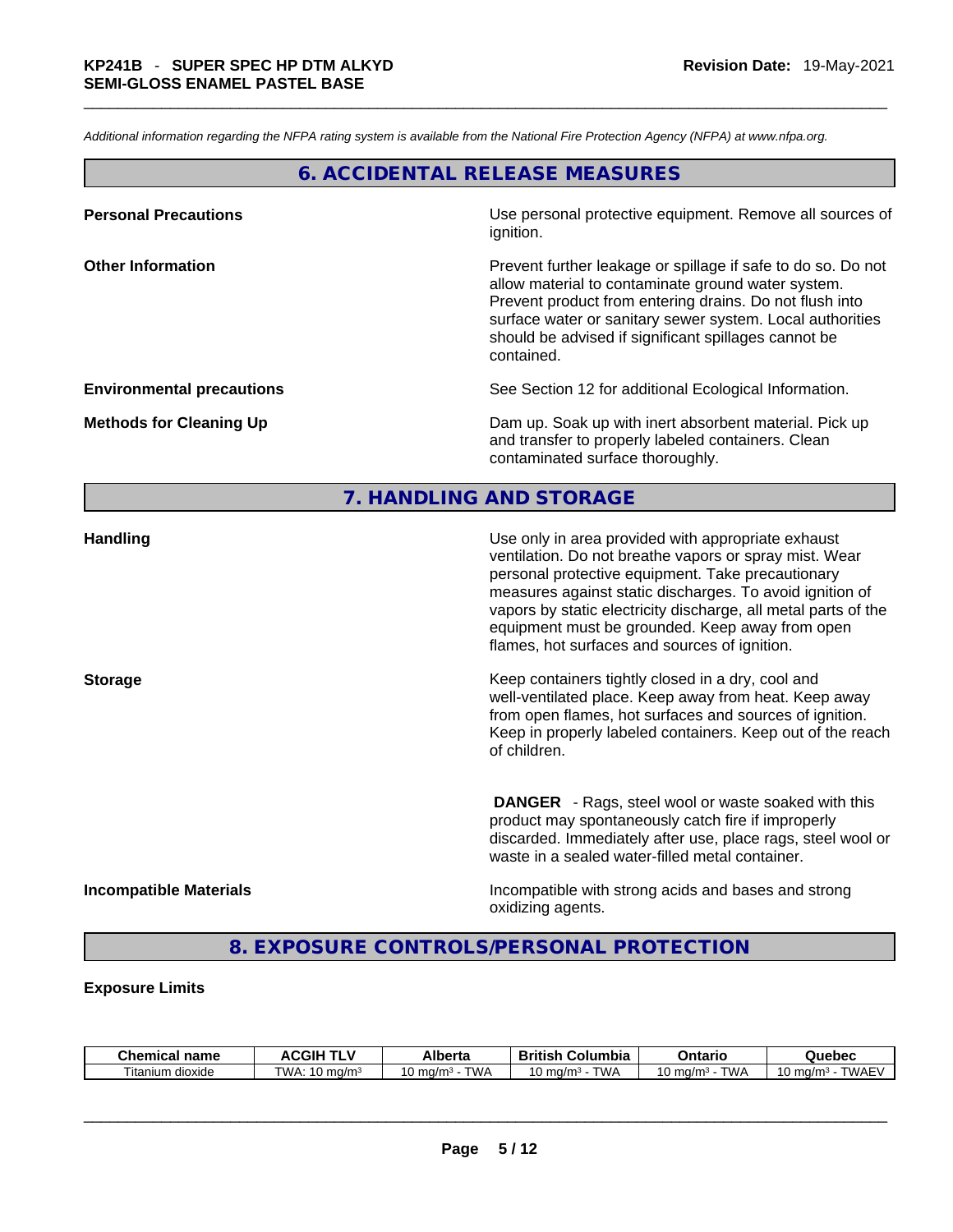## \_\_\_\_\_\_\_\_\_\_\_\_\_\_\_\_\_\_\_\_\_\_\_\_\_\_\_\_\_\_\_\_\_\_\_\_\_\_\_\_\_\_\_\_\_\_\_\_\_\_\_\_\_\_\_\_\_\_\_\_\_\_\_\_\_\_\_\_\_\_\_\_\_\_\_\_\_\_\_\_\_\_\_\_\_\_\_\_\_\_\_\_\_ **KP241B** - **SUPER SPEC HP DTM ALKYD SEMI-GLOSS ENAMEL PASTEL BASE**

|                   |               |                                | $3 \text{ mg/m}^3$ - TWA   |                             |                                |
|-------------------|---------------|--------------------------------|----------------------------|-----------------------------|--------------------------------|
| Nepheline syenite | N/E           | N/E                            | N/E                        | 10 mg/m $3$ - TWA           | N/E                            |
| Stoddard solvent  | TWA: 100 ppm  | 100 ppm - TWA                  | $290 \text{ mg/m}^3$ - TWA | 525 mg/m <sup>3</sup> - TWA | 100 ppm - TWAEV                |
|                   |               | $572 \text{ mg/m}^3$ - TWA     | 580 mg/m $3 -$ STEL        |                             | $525 \text{ mg/m}^3$ - TWAEV   |
| Xylene            | STEL: 150 ppm | $100$ ppm - TWA                | 100 ppm - TWA              | $100$ ppm - TWA             | 100 ppm - TWAEV                |
|                   | TWA: 100 ppm  | 434 mg/m $3$ - TWA             | 150 ppm - STEL             | 150 ppm - STEL              | 434 mg/m $3$ - TWAEV           |
|                   |               | 150 ppm - STEL                 |                            |                             | 150 ppm - STEV                 |
|                   |               | $651 \text{ mg/m}^3$ - STEL    |                            |                             | $651 \text{ mg/m}^3$ - STEV    |
| Ethyl benzene     | TWA: 20 ppm   | $100$ ppm - TWA                | 20 ppm - TWA               | 20 ppm - TWA                | 100 ppm - TWAEV                |
|                   |               | 434 mg/m $3$ - TWA             |                            |                             | 434 mg/m <sup>3</sup> - TWAEV  |
|                   |               | 125 ppm - STEL                 |                            |                             | 125 ppm - STEV                 |
|                   |               | $543$ mg/m <sup>3</sup> - STEL |                            |                             | $543$ mg/m <sup>3</sup> - STEV |

#### **Legend**

ACGIH - American Conference of Governmental Industrial Hygienists Alberta - Alberta Occupational Exposure Limits British Columbia - British Columbia Occupational Exposure Limits Ontario - Ontario Occupational Exposure Limits Quebec - Quebec Occupational Exposure Limits N/E - Not established

#### **Personal Protective Equipment**

**Engineering Measures Engineering Measures** Ensure adequate ventilation, especially in confined areas.

**Eye/Face Protection** Safety glasses with side-shields. If splashes are likely to occur, wear: Tightly fitting safety goggles **Skin Protection Skin Protection Constant Constant Constant Long sleeved clothing. Protective gloves. Respiratory Protection In operations where exposure limits are exceeded, use a** local protection NIOSH approved respirator that has been selected by a technically qualified person for the specific work conditions. When spraying the product or applying in confined areas, wear a NIOSH approved respirator specified for paint spray or organic vapors.

**Hygiene Measures Avoid contact with skin, eyes and clothing. Remove and Hygiene Measures Avoid contact with skin, eyes and clothing. Remove and** wash contaminated clothing before re-use. Wash thoroughly after handling. When using do not eat, drink or smoke.

#### **9. PHYSICAL AND CHEMICAL PROPERTIES**

| Appearance              | liquid                   |
|-------------------------|--------------------------|
| Odor                    | solvent                  |
| <b>Odor Threshold</b>   | No information available |
| Density (Ibs/gal)       | $10.1 - 10.5$            |
| <b>Specific Gravity</b> | $1.21 - 1.26$            |
| рH                      | No information available |
| <b>Viscosity (cps)</b>  | No information available |
| Solubility(ies)         | No information available |
| <b>Water solubility</b> | No information available |
| <b>Evaporation Rate</b> | No information available |
| Vapor pressure          | No information available |
| Vapor density           | No information available |
| Wt. % Solids            | $65 - 75$                |
| Vol. % Solids           | $45 - 55$                |
| Wt. % Volatiles         | $25 - 35$                |
| Vol. % Volatiles        | $45 - 55$                |
|                         |                          |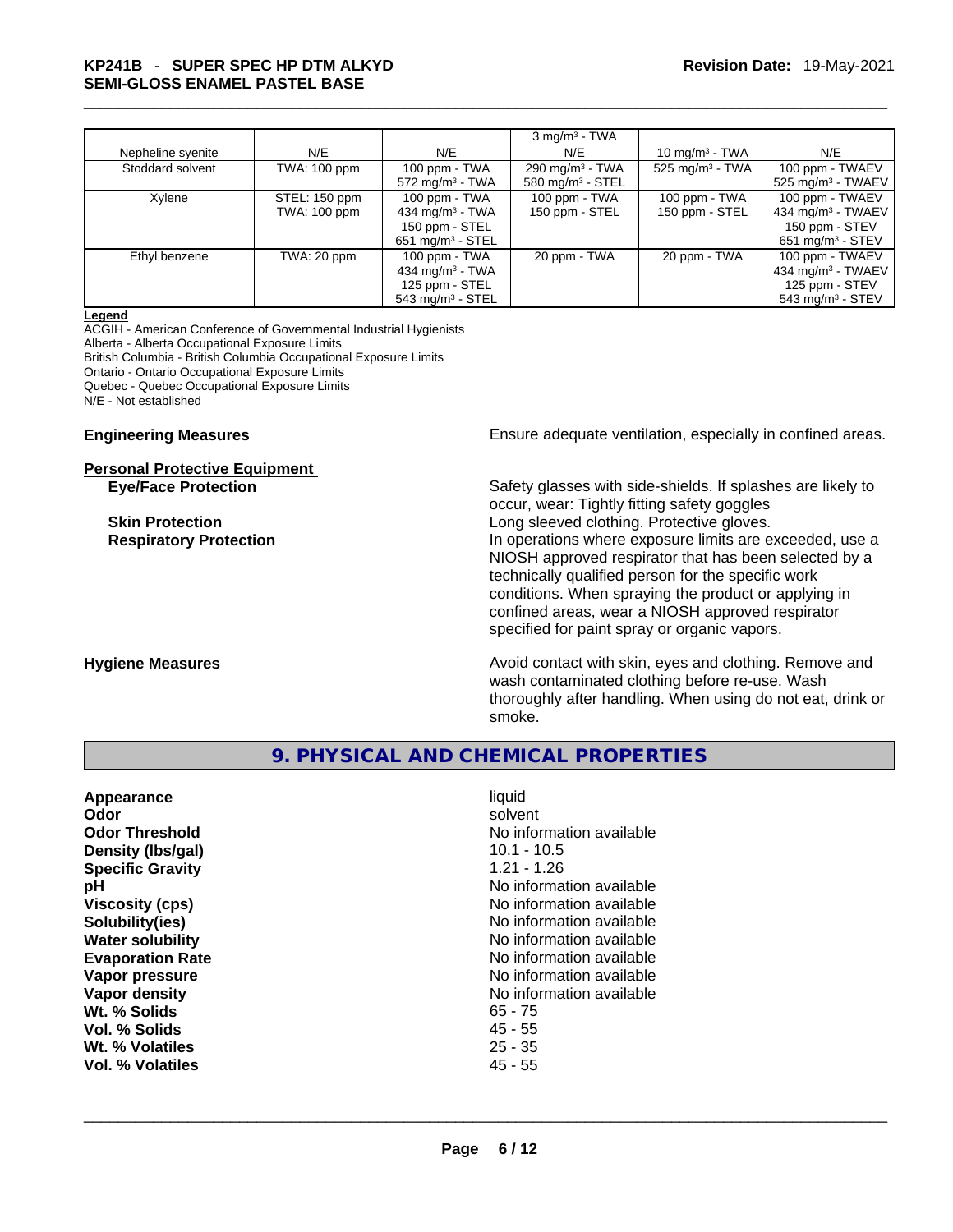- **VOC Regulatory Limit (g/L)** < 400 **Boiling Point (°F)** 279 **Boiling Point (°C)** 137 **Freezing point (°F)** The state of the state of the Noinformation available **Freezing Point (°C)** The state of the Monometer of Noinformation available **Flash point (°F)** 105 **Flash Point (°C)** 41 **Method** PMCC **Flammability (solid, gas)** Not applicable **Upper flammability limit:** Not applicable **Lower flammability limit:**<br> **Autoignition Temperature (°F)** Not applicable available and the Mustafable and Mustafable and Mustafable and Mu **Autoignition Temperature (°F)**<br> **Autoignition Temperature (°C)** No information available **Autoignition Temperature (°C) Decomposition Temperature (°F)** No information available **Decomposition Temperature (°C)**<br> **Partition coefficient**<br> **Partition coefficient**<br> **No** information available
- **No information available**

#### **10. STABILITY AND REACTIVITY**

**Reactivity Not Applicable Not Applicable** 

**Possibility of hazardous reactions** None under normal conditions of use.

**Chemical Stability Stability** Stable under normal conditions. Hazardous polymerisation does not occur.

**Conditions to avoid Conditions to avoid Conditions keep** away from open flames, hot surfaces, static electricity and sources of ignition.

**Incompatible Materials Incompatible with strong acids and bases and strong** oxidizing agents.

**Hazardous Decomposition Products** Thermal decomposition can lead to release of irritating gases and vapors.

#### **11. TOXICOLOGICAL INFORMATION**

**Product Information Information on likely routes of exposure**

**Acute Toxicity** 

**Principal Routes of Exposure Exposure** Eye contact, skin contact and inhalation.

**Product Information Repeated or prolonged exposure to organic solvents may** lead to permanent brain and nervous system damage. Intentional misuse by deliberately concentrating and inhaling vapors may be harmful or fatal.

#### **Symptoms** related to the physical, chemical and toxicological characteristics

**Symptoms**<br>
No information available<br>
No information available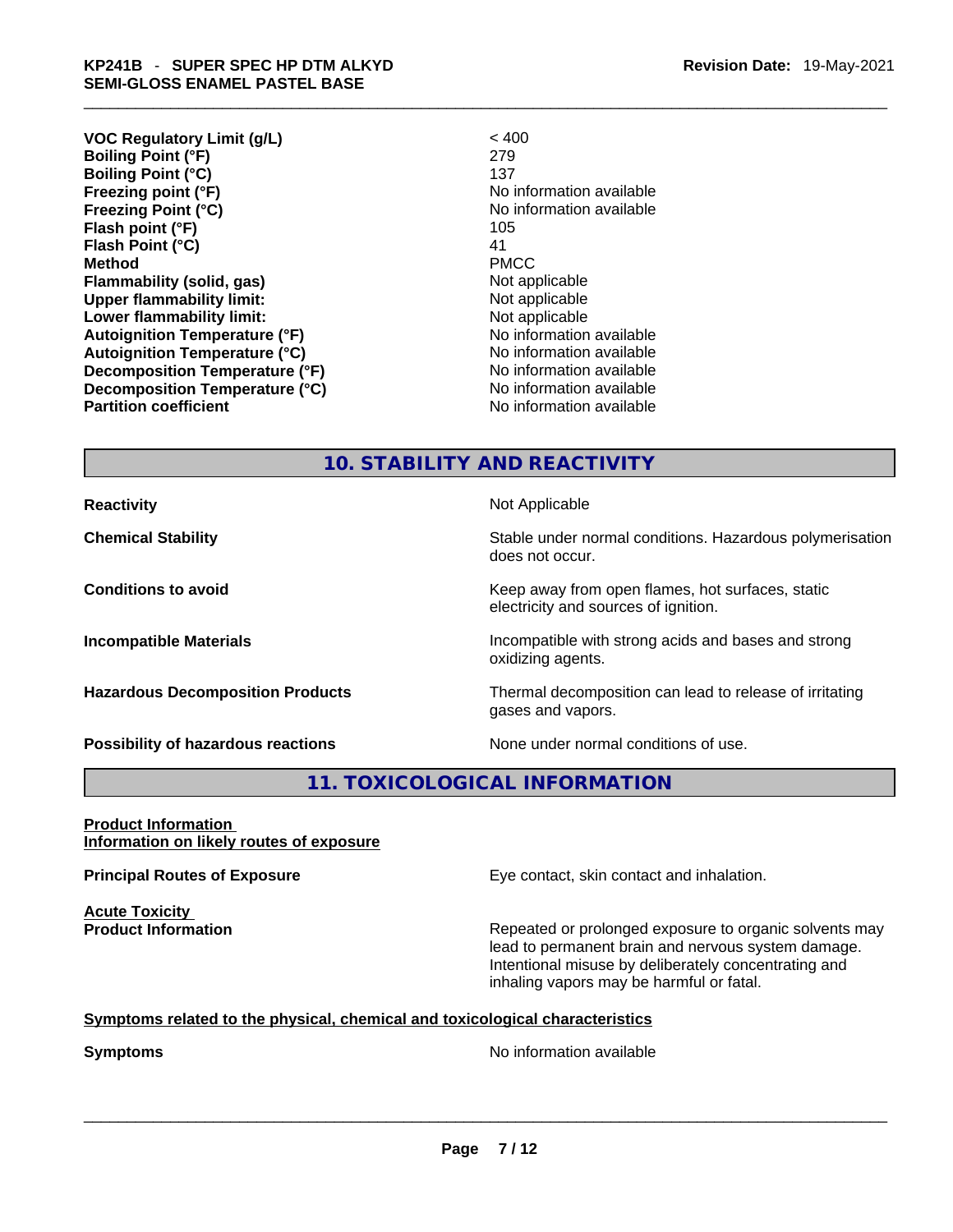#### **Delayed and immediate effects as well as chronic effects from short and long-term exposure**

| Eye contact                     | Contact with eyes may cause irritation.                                                                           |
|---------------------------------|-------------------------------------------------------------------------------------------------------------------|
| <b>Skin contact</b>             | May cause skin irritation and/or dermatitis. Prolonged skin<br>contact may defat the skin and produce dermatitis. |
| <b>Inhalation</b>               | High vapor / aerosol concentrations are irritating to the                                                         |
|                                 | eyes, nose, throat and lungs and may cause headaches,                                                             |
|                                 | dizziness, drowsiness, unconsciousness, and other central                                                         |
|                                 | nervous system effects.                                                                                           |
| Ingestion                       | Ingestion may cause irritation to mucous membranes.                                                               |
|                                 | Small amounts of this product aspirated into the                                                                  |
|                                 | respiratory system during ingestion or vomiting may cause                                                         |
|                                 | mild to severe pulmonary injury, possibly progressing to                                                          |
|                                 | death.                                                                                                            |
| <b>Sensitization</b>            | May cause an allergic skin reaction.                                                                              |
| <b>Neurological Effects</b>     | No information available.                                                                                         |
| <b>Mutagenic Effects</b>        | No information available.                                                                                         |
| <b>Reproductive Effects</b>     | May damage fertility or the unborn child.                                                                         |
| <b>Developmental Effects</b>    | No information available.                                                                                         |
| <b>Target organ effects</b>     | No information available.                                                                                         |
| <b>STOT - single exposure</b>   | May cause disorder and damage to the. Respiratory<br>system. Central nervous system.                              |
| <b>STOT - repeated exposure</b> | Causes damage to organs through prolonged or repeated                                                             |
|                                 | exposure. Causes damage to organs through prolonged or                                                            |
|                                 | repeated exposure if inhaled.                                                                                     |
| Other adverse effects           | No information available.                                                                                         |
| <b>Aspiration Hazard</b>        | May be harmful if swallowed and enters airways. Small                                                             |
|                                 | amounts of this product aspirated into the respiratory                                                            |
|                                 | system during ingestion or vomiting may cause mild to                                                             |
|                                 | severe pulmonary injury, possibly progressing to death.                                                           |
|                                 |                                                                                                                   |

#### **Numerical measures of toxicity**

#### **The following values are calculated based on chapter 3.1 of the GHS document**

| ATEmix (oral)                        | 18298 mg/kg |
|--------------------------------------|-------------|
| <b>ATEmix (dermal)</b>               | 10487 mg/kg |
| <b>ATEmix (inhalation-dust/mist)</b> | 136.5 mg/L  |

#### **Component Information**

| Chemical name                                               | Oral LD50             | Dermal LD50                   | <b>Inhalation LC50</b>               |
|-------------------------------------------------------------|-----------------------|-------------------------------|--------------------------------------|
| Hydrotreated heavy naphtha,<br>petroleum                    | $>6000$ mg/kg (Rat)   | $>$ 3160 mg/kg (Rabbit)       | $> 8500$ mg/m <sup>3</sup> (Rat) 4 h |
| 64742-48-9                                                  |                       |                               |                                      |
| Titanium dioxide<br>13463-67-7                              | $> 10000$ mg/kg (Rat) | $\overline{\phantom{0}}$      |                                      |
| Distillates, petroleum, hydrotreated<br>light<br>64742-47-8 | $> 5000$ mg/kg (Rat)  | $>$ 2000 mg/kg (Rabbit)       | $> 5.2$ mg/L (Rat) 4 h               |
| Zinc phosphate<br>7779-90-0                                 | $> 5000$ mg/kg (Rat)  |                               |                                      |
| Xvlene<br>1330-20-7                                         | $= 3500$ mg/kg (Rat)  | $>$ 4350 mg/kg (Rabbit)       | $= 29.08$ mg/L (Rat) 4 h             |
| Ethyl benzene                                               | $=$ 3500 mg/kg (Rat)  | (Rabbit)<br>$= 15400$ mg/kg ( | $= 17.4$ mg/L (Rat) 4 h              |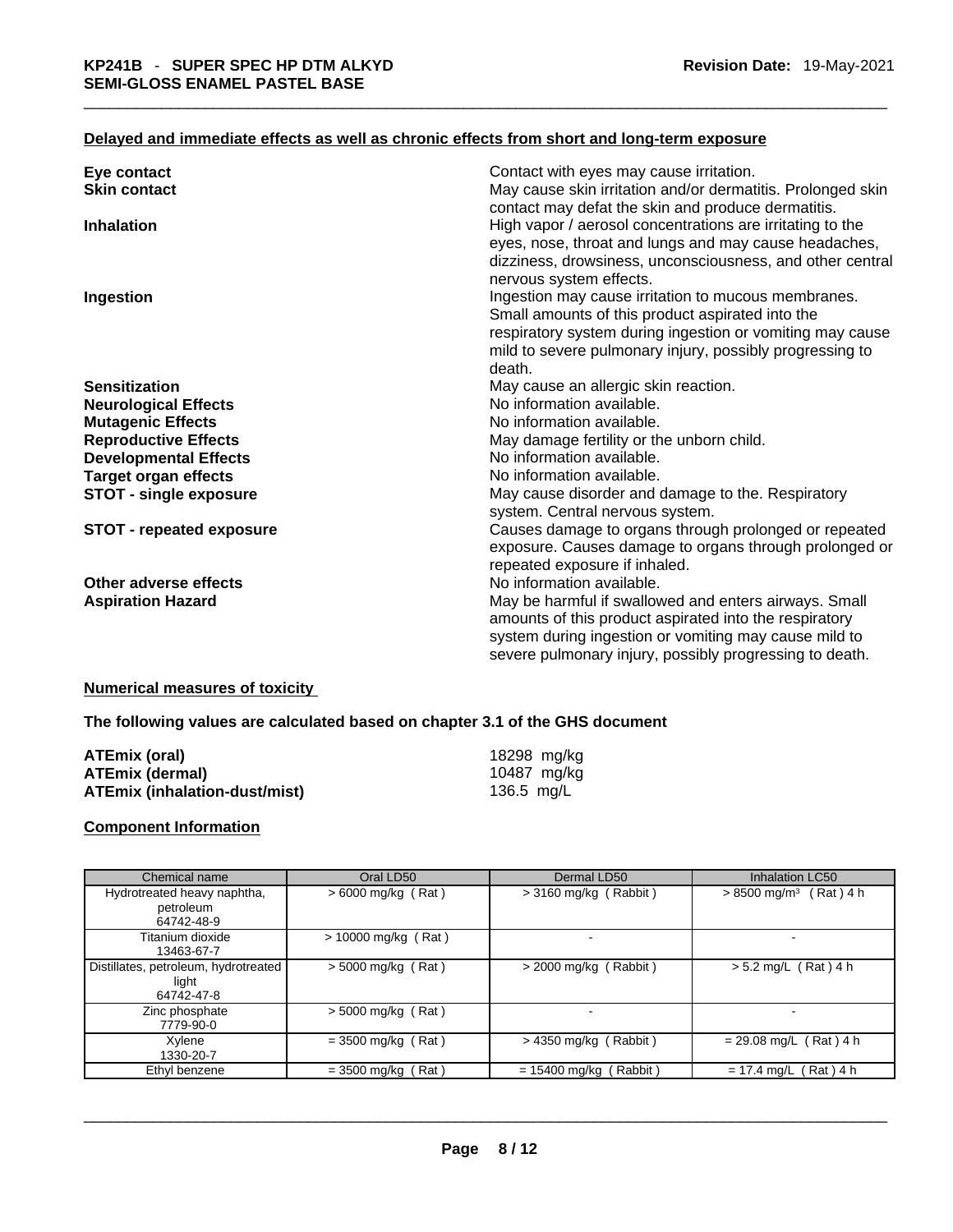| 100-41-4                                 |                     |                            |                         |
|------------------------------------------|---------------------|----------------------------|-------------------------|
| Methyl ethyl ketoxime<br>$96-29-7$       | $= 930$ mg/kg (Rat) | 1000 - 1800 mg/kg (Rabbit) | $> 4.83$ mg/L (Rat) 4 h |
| Cobalt bis(2-ethylhexanoate)<br>136-52-7 |                     | > 5000 mg/kg (Rabbit)      | > 10 mg/L (Rat) 1 h     |

#### **Chronic Toxicity**

#### **Carcinogenicity**

*The information below indicates whether each agency has listed any ingredient as a carcinogen:.* 

| <b>Chemical name</b>         | <b>IARC</b>                    | <b>NTP</b>                   |
|------------------------------|--------------------------------|------------------------------|
|                              | 2B - Possible Human Carcinogen |                              |
| Titanium dioxide             |                                |                              |
|                              | 2B - Possible Human Carcinogen |                              |
| l Ethvl benzene              |                                |                              |
|                              | 2B - Possible Human Carcinogen | Reasonably Anticipated Human |
| Cobalt bis(2-ethylhexanoate) |                                | Carcinogen                   |

• Although IARC has classified titanium dioxide as possibly carcinogenic to humans (2B), their summary concludes: "No significant exposure to titanium dioxide is thought to occur during the use of products in which titanium dioxide is bound to other materials, such as paint."

• Cobalt and cobalt compounds are listed as possible human carcinogens by IARC (2B). However, there is inadequate evidence of the carcinogenicity of cobalt and cobalt compounds in humans.

#### **Legend**

IARC - International Agency for Research on Cancer NTP - National Toxicity Program OSHA - Occupational Safety & Health Administration

**12. ECOLOGICAL INFORMATION** 

#### **Ecotoxicity Effects**

The environmental impact of this product has not been fully investigated.

#### **Product Information**

#### **Acute Toxicity to Fish**

No information available

#### **Acute Toxicity to Aquatic Invertebrates**

No information available

#### **Acute Toxicity to Aquatic Plants**

No information available

#### **Persistence / Degradability**

No information available.

#### **Bioaccumulation**

# There is no data for this product. \_\_\_\_\_\_\_\_\_\_\_\_\_\_\_\_\_\_\_\_\_\_\_\_\_\_\_\_\_\_\_\_\_\_\_\_\_\_\_\_\_\_\_\_\_\_\_\_\_\_\_\_\_\_\_\_\_\_\_\_\_\_\_\_\_\_\_\_\_\_\_\_\_\_\_\_\_\_\_\_\_\_\_\_\_\_\_\_\_\_\_\_\_ **Mobility in Environmental Media**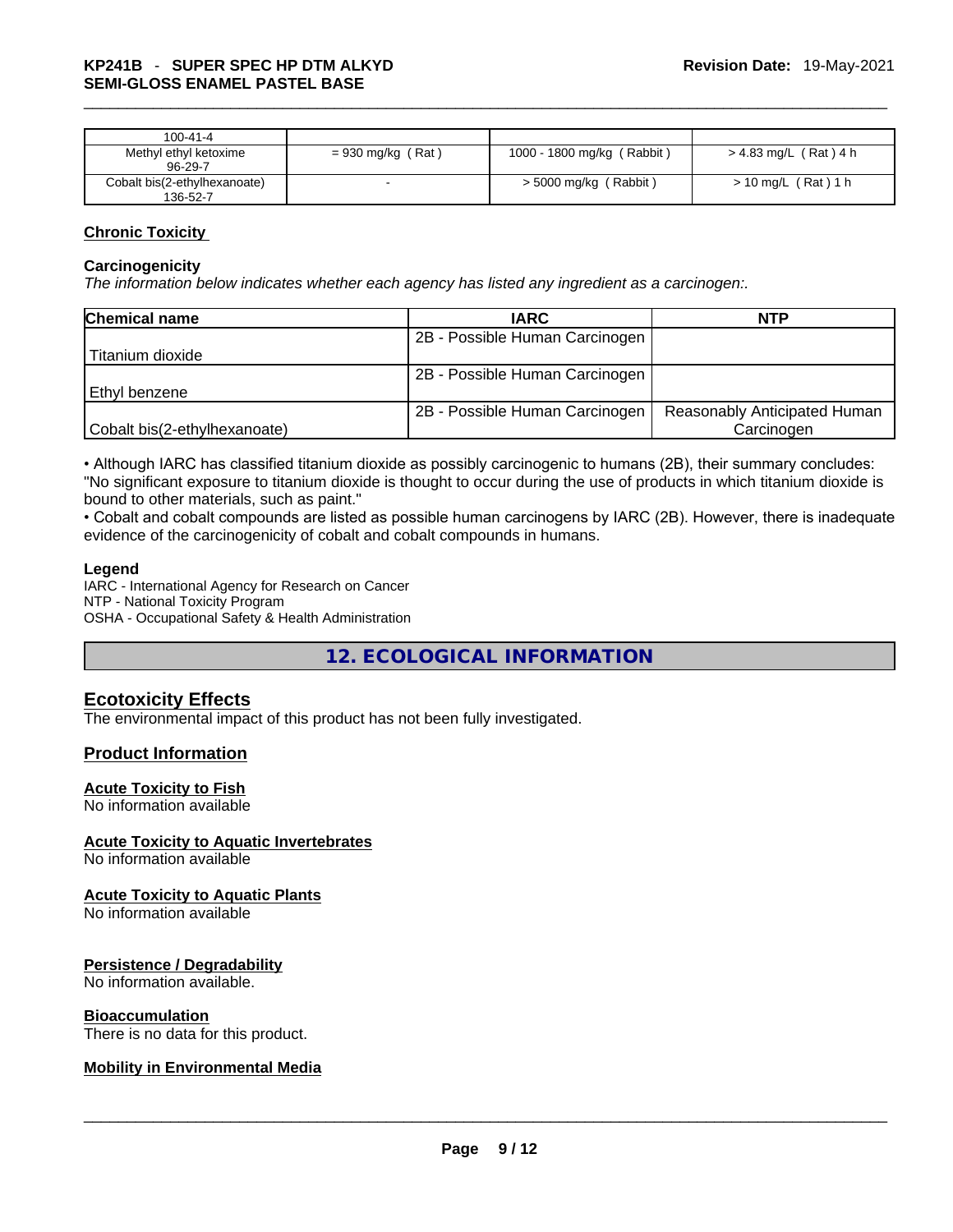No information available.

#### **Ozone**

No information available

#### **Component Information**

#### **Acute Toxicity to Fish**

Titanium dioxide  $LC50:$  > 1000 mg/L (Fathead Minnow - 96 hr.) Xylene LC50: 13.5 mg/L (Rainbow Trout - 96 hr.) Ethyl benzene LC50: 12.1 mg/L (Fathead Minnow - 96 hr.) Methyl ethyl ketoxime LC50: 48 mg/L (Bluegill sunfish - 96 hr.)

#### **Acute Toxicity to Aquatic Invertebrates**

Ethyl benzene EC50: 1.8 mg/L (Daphnia magna - 48 hr.) Methyl ethyl ketoxime EC50: 750 mg/L (Daphnia magna - 48 hr.)

#### **Acute Toxicity to Aquatic Plants**

Ethyl benzene EC50: 4.6 mg/L (Green algae (Scenedesmus subspicatus), 72 hrs.)

|                                | 13. DISPOSAL CONSIDERATIONS                                                                                                                                                                                                           |
|--------------------------------|---------------------------------------------------------------------------------------------------------------------------------------------------------------------------------------------------------------------------------------|
| <b>Waste Disposal Method</b>   | Dispose of in accordance with federal, state, provincial, and local regulations.<br>Local requirements may vary, consult your sanitation department or<br>state-designated environmental protection agency for more disposal options. |
| <b>Empty Container Warning</b> | Emptied containers may retain product residue. Follow label warnings even after<br>container is emptied. Residual vapors may explode on ignition.                                                                                     |

**14. TRANSPORT INFORMATION** 

| TDG<br><b>Proper Shipping Name</b> | <b>PAINT</b>          |
|------------------------------------|-----------------------|
| <b>Hazard class</b>                | າ<br>ت                |
| UN-No.                             | UN1263                |
| <b>Packing Group</b>               | Ш                     |
| <b>Description</b>                 | UN1263, PAINT, 3, III |
|                                    |                       |
|                                    |                       |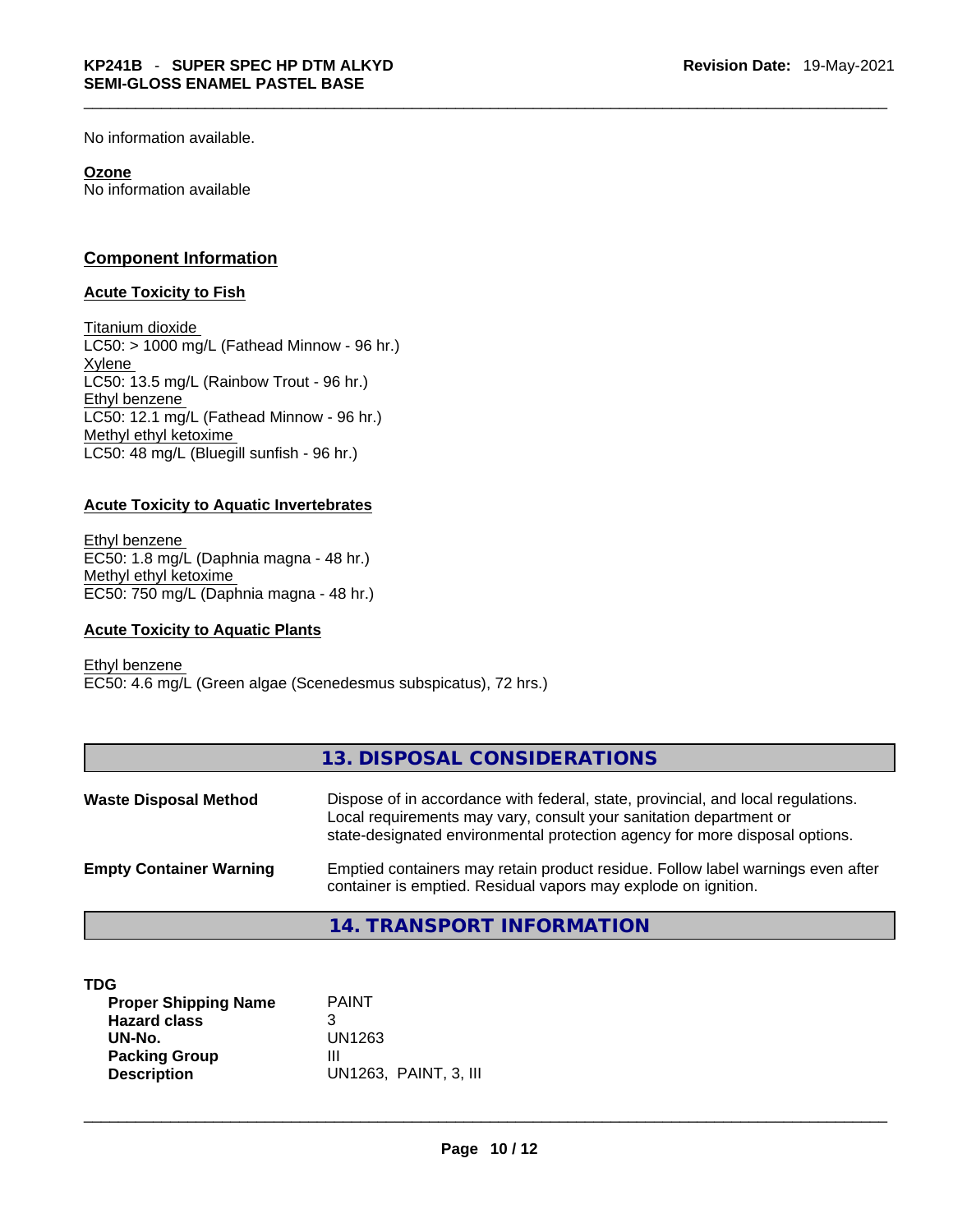In Canada, Class 3 flammable liquids may be reclassified as non-regulated for domestic ground transportation if they meet the requirements of TDG General Exemption SOR/2008-34.

| <b>ICAO/IATA</b>  | Contact the preparer for further information. |
|-------------------|-----------------------------------------------|
| <b>IMDG / IMO</b> | Contact the preparer for further information. |

#### **15. REGULATORY INFORMATION**

#### **International Inventories**

| <b>TSCA: United States</b> | Yes - All components are listed or exempt. |
|----------------------------|--------------------------------------------|
| <b>DSL: Canada</b>         | Yes - All components are listed or exempt. |

#### **National Pollutant Release Inventory (NPRI)**

#### **NPRI Parts 1- 4**

This product contains the following Parts 1-4 NPRI chemicals:

| <b>Chemical name</b> | CAS No.   | Weight-%   | <b>NPRI Parts 1-4</b> |  |
|----------------------|-----------|------------|-----------------------|--|
| Xvlene               | 1330-20-7 | 5%         | _isted                |  |
| Ethyl benzene        | 100-41-4  | .25 - 0.5% | _isted                |  |

#### **NPRI Part 5**

This product contains the following NPRI Part 5 Chemicals:

| <b>Chemical name</b>                 | CAS No.    | Weight-%    | <b>NPRI Part 5</b> |  |
|--------------------------------------|------------|-------------|--------------------|--|
| Hydrotreated heavy naphtha,          | 64742-48-9 | $10 - 30\%$ | Listed             |  |
| petroleum                            |            |             |                    |  |
| Distillates, petroleum, hydrotreated | 64742-47-8 | $5 - 10%$   | Listed             |  |
| liaht                                |            |             |                    |  |
| Stoddard solvent                     | 8052-41-3  | - 5%        | Listed             |  |
| Xylene                               | 1330-20-7  | - 5%        | Listed             |  |

#### **WHMIS Regulatory Status**

This product has been classified in accordance with the hazard criteria of the Hazardous Products Regulations (HPR) and the SDS contains all the information required by the HPR.

| 16. OTHER INFORMATION                                                                |               |                        |                      |        |
|--------------------------------------------------------------------------------------|---------------|------------------------|----------------------|--------|
| HMIS -                                                                               | Health: $2^*$ | <b>Flammability: 2</b> | <b>Reactivity: 0</b> | PPE: - |
| <b>HMIS Legend</b><br>0 - Minimal Hazard<br>1 - Slight Hazard<br>2 - Moderate Hazard |               |                        |                      |        |